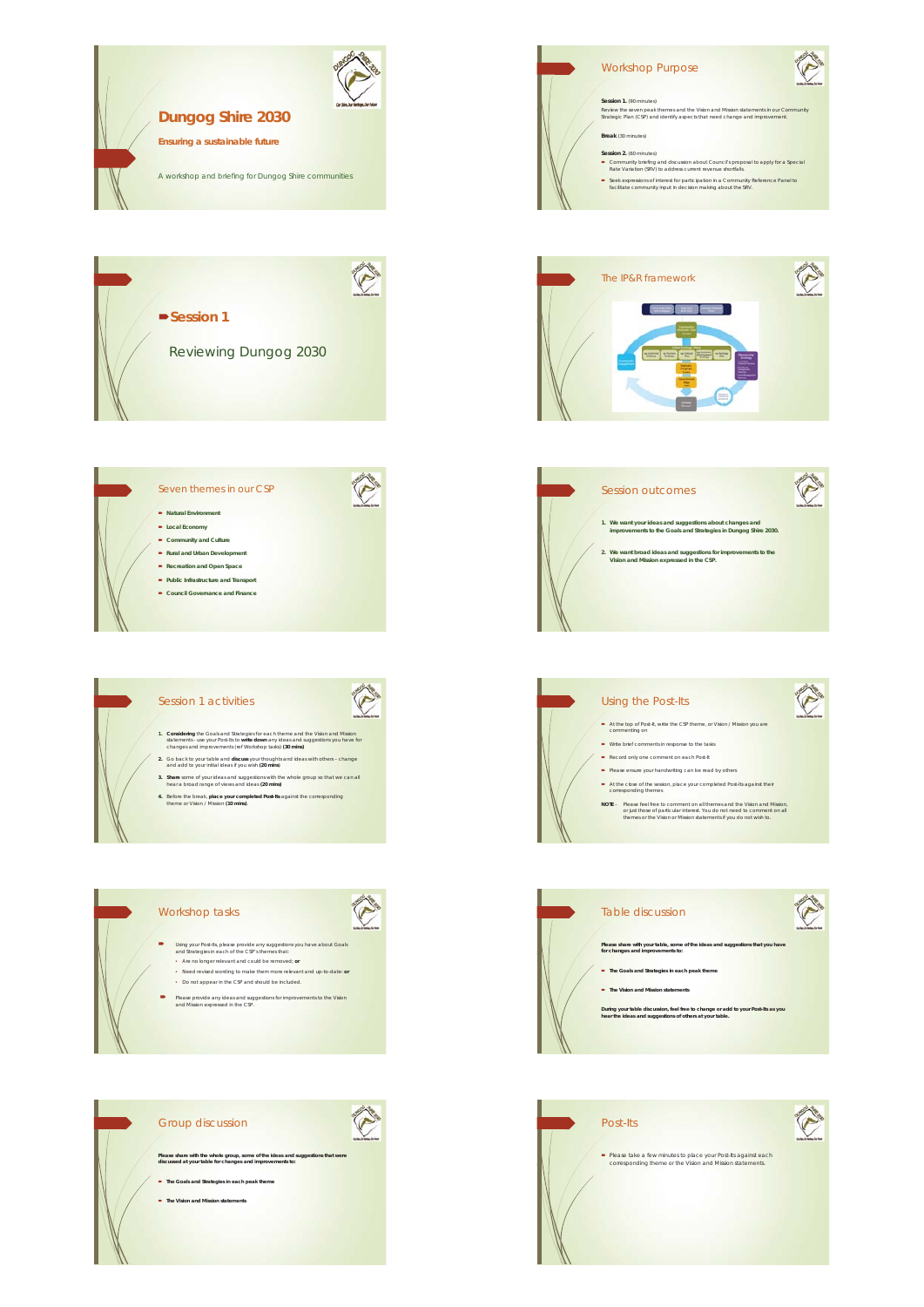



#### Current Position

- 
- Council deemed "Not Fit" under Independent Local Government Review Panel<br>
(ILGRP) assessment criteria.<br> **Merger Proposals Council prevented from applying for an SRV**<br> **Merger Proposals Council prevented from applying**
- 
- Infrastructure backlog assets in need of significant maintenance and renewal<br>■ expenditure.<br>■ Operational costs outstripping revenue ongoing deficits.<br>■ Current and Long Term Financial position requires significant
- 
- Cost shifting<br>
Cost shifting<br>
All Councils must pay to NSW Government 11.7% of local budget for Rural Fire Service,<br>
State Emergency Service and Fire & Rescue NSW. For DSC this means \$337,000 in<br>
contitibutions in 2017-18.

#### Our Financial Position

- **Proraignment changers large road and timber bridge network, limited ability to generate alternative revenue sources, multiple villages and facilities, low population and rate base to fund infrastructure.**<br> **Proraignment**
- 
- 
- 
- **Our current financial position is unsustainable.**<br> **•** Operational costs are outstripping revenue in the order of \$4 million<br> **annually.**<br> **•** Assets needing significant manitenance and renewals.<br> **•** Depreciation is 1
- 

#### Need for a pathway

- Do nothing and live within our means cut services, roads bridges and<br>community assets continue deteriorate, fees and charges likely to increase,<br>no new capital works (roads, bridges, community facilities).<br>■ NSW State
- Fil for the Future requirements.<br>
 In phement an improvement Plan to work towards becoming Fil for the Future inclusive of a proposed special rate variation (SRV) to apply from 1<br>
July 2019 (2019-2020). Looking to addr
	-





Considering a Special Rate Variation for Dungog Shire

**Session 2** 





#### Fit For The Future

- 
- 
- 2014 NSW Government reform agenda for local government -- "Fit for the<br>
Putcher<br>
Cotober 2015 Independent Pricing and Regulatory Tribunal (IPART) assessed<br>
Council 8 a "Not Fit".<br>
Council Financial Criteria reassessment -
- 
- 
- Seven (7) key financial benchmarks Council must comply with or be<br>working towards achieving the benchmarks by 2026/27.<br>Council currently does not meet six (6) of the seven (7) benchmarks<br>council is proposing an improvem
- 

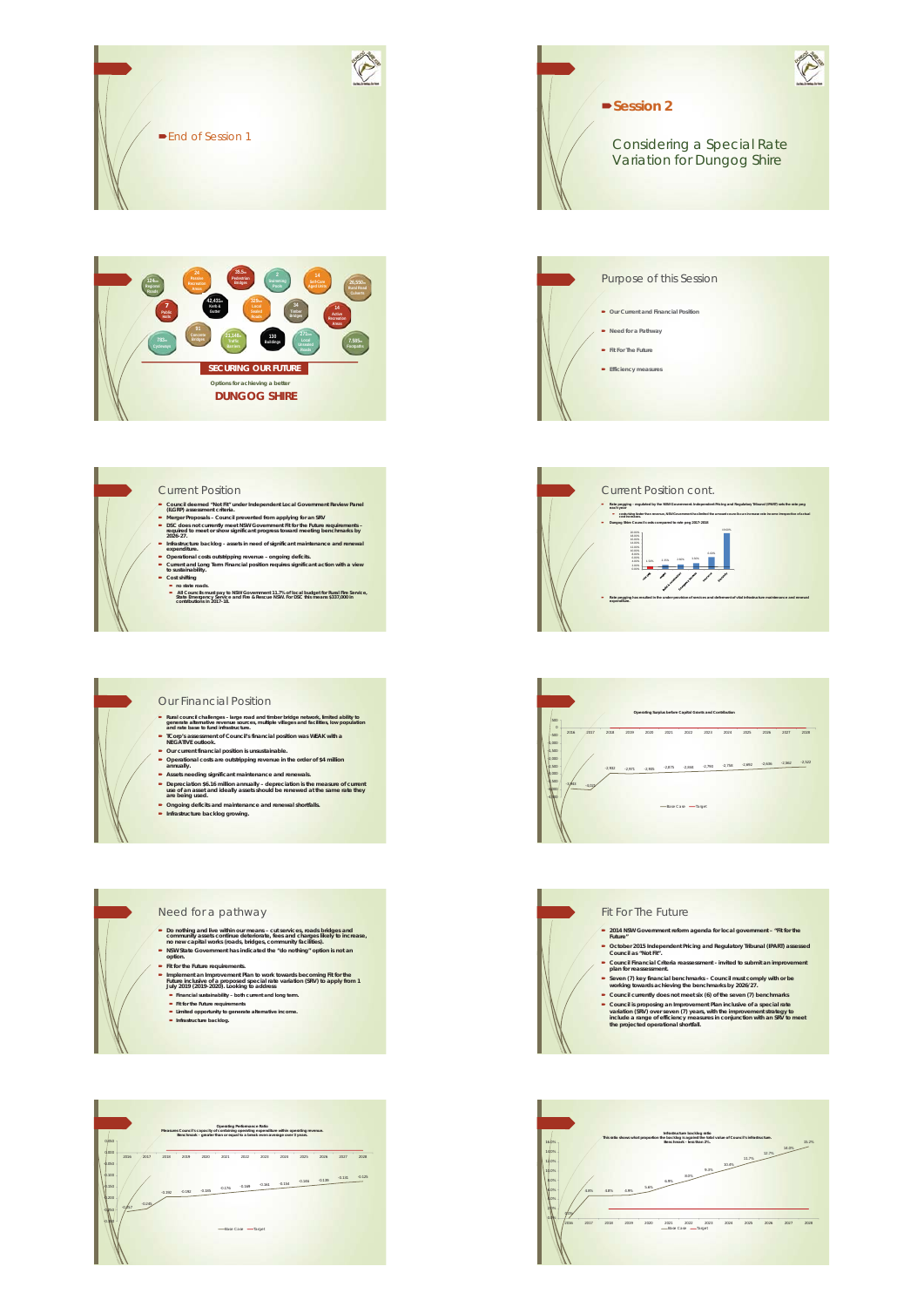













### Efficiency Measures

- In isolation a proposed SRV will not provide sufficient revenue to close the operating deficit. Council has or is undertaking a range of initiatives to become more efficient. These include:
- 
- 
- **E** Intergo fiftency intilatives including solar and other green initiatives.<br> **Example School of the Council in a reason and the set of the set of management, lected strongle, legal services, environmental services and m**
- 
- 
- 

## Additional information ■ Information to assist ratepayers<br>
■ Frequently Atked Questions<br>
→ On-line rates estimator on Council's website www.dungog.nsw.gov.au<br>
■ An-line insure will be made available when the 2<sup>44</sup> round of Community<br>
briefings **A further round of community briefings. Separate section on Council's website**





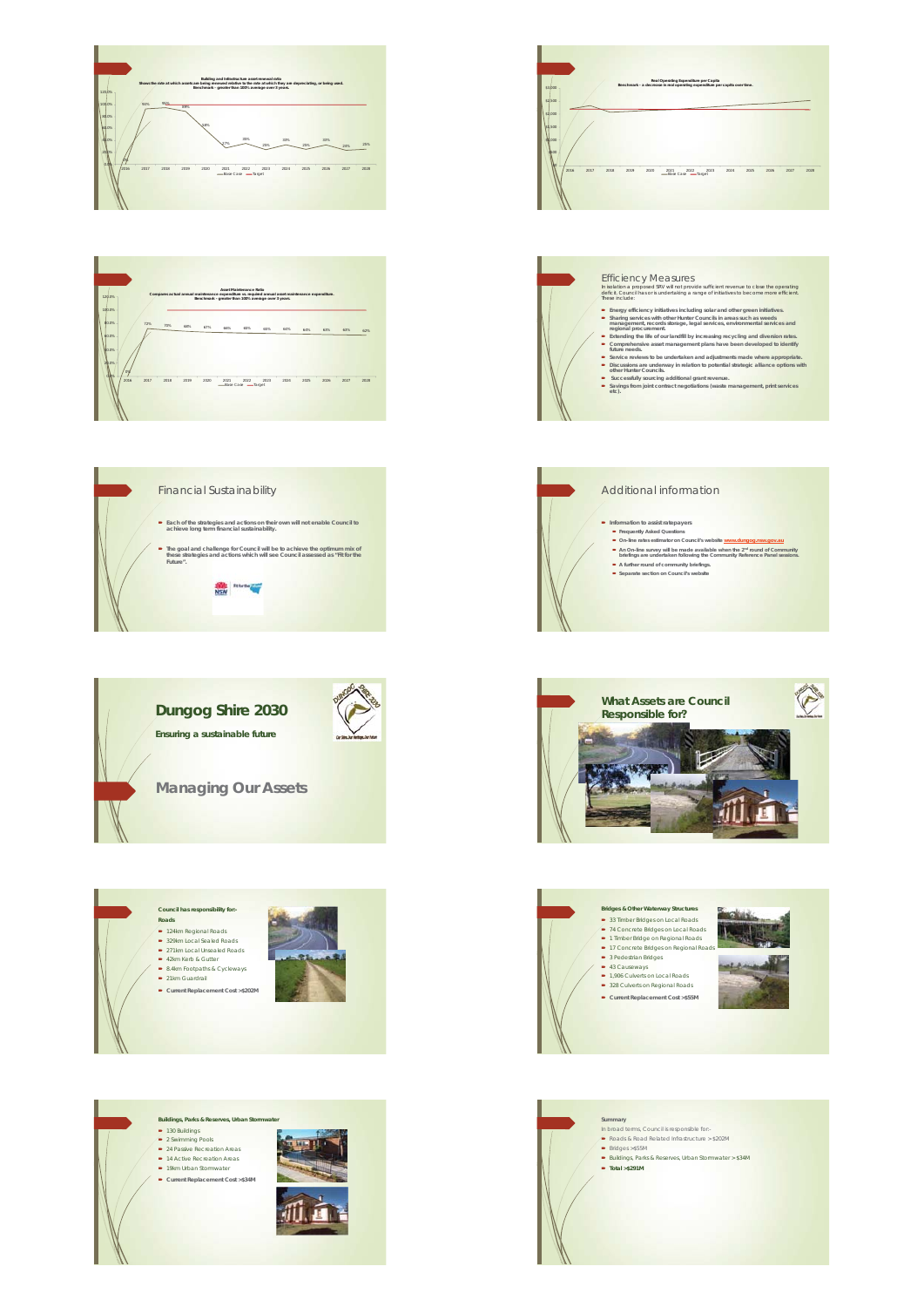





**C** Other Issues

**Design Standards – Our Assets, especially our timber bridge assets, were never designed or constructed to meet modern transport requirements**

**Floods – Whilst Council has received funding for repair of assets after floods and storms, these events do have an ongoing negative affect on our assets and reduce their useful lives**



#### **What Are We Doing?**

- **Strategic Direction We have implemented a Roads Strategy which identifies construction standards, intervention levels and priorities**
- **Process Improvement We are reviewing and improving our processes**
- **Joint Purchasing We partner with other Hunter Council's for purchasing**
- **Grant Applications We ensuring applications are developed and submitted for all possible grant opportunities.**



- Service Levels We need to work with our communities to identify the<br>service levels the community wants and needs.<br>Critical Infrastructure Requirements Based on these service levels, we<br>meed to identify infrastructure r
- 

Council needs to identify and achieve a consistent source<br>of funding for the agreed level of service to undertake the<br>necessary works to renew and maintain our Assets at the<br>necessary works to renew and maintain our Assets







#### **What Does This Mean?**

- **We do not have sufficient funds to adequately maintain our assets.**
- **Our assets are deteriorating faster than we are rebuilding them**
- **Current funding means roads are only rebuilt, on average, once every 100+ years.**
- **Timber Bridges have had to be load limited which has had a major affect on our Rural Industry and the families who rely on those industries for their living.**



- Special Rate Variation
- What is a special rate variation (SW) a special variation alows council to increase general income above the annual rate peg.<br>
 Applies only to General Rates it does not inpact other charges such as<br>
 waste, storm
- 
- 
- 
- 
- 
- **Productivity improvements and cost containment strategies.**
- Impact on ratepayers Relative Integrated Planning & Reporting (IP&R) documents exhibited, approved and adopted by council.